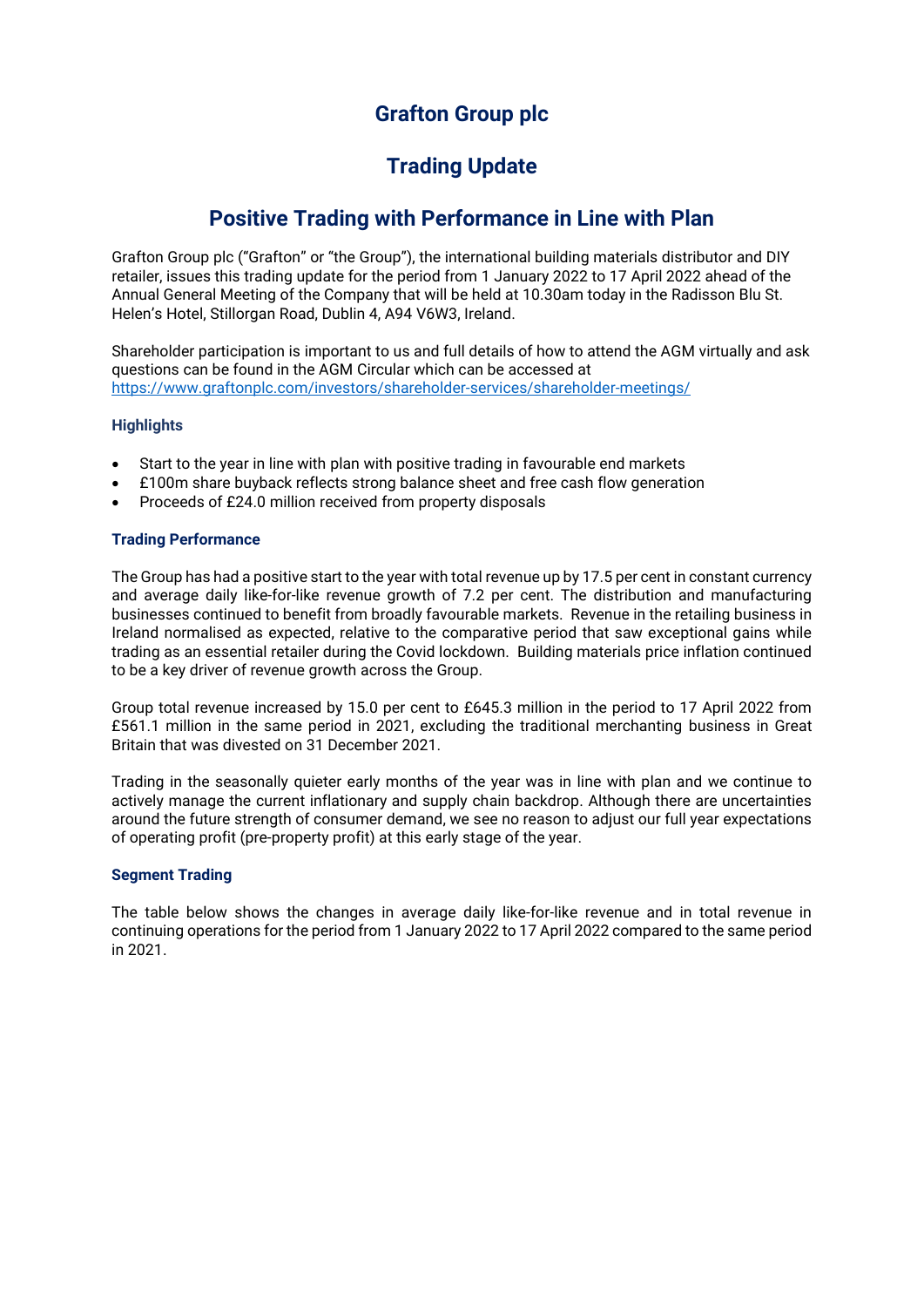| Segment          | <b>Average Daily</b> | <b>Total Revenue</b> |             |
|------------------|----------------------|----------------------|-------------|
|                  | Like-for-Like        | Constant             | Actual      |
|                  | Revenue              | Currency             | (Sterling)  |
|                  | Growth*              |                      |             |
|                  | Period to 17 April   | Period to 17April    | Period to   |
|                  | 2022 v 2021          | 2022 v 2021          | 17 April    |
|                  |                      |                      | 2022 v 2021 |
|                  |                      |                      |             |
| Merchanting      |                      |                      |             |
| - UK             | 2.1%                 | 6.1%                 | 6.1%        |
| - Ireland        | 37.5%                | 39.6%                | 34.0%       |
| - Netherlands    | 8.0%                 | 19.5%                | 14.7%       |
| <b>Retailing</b> | (28.0%)              | (28.7%)              | (31.4%)     |
| Manufacturing    | 22.1%                | 22.0%                | 21.7%       |
| Group            | 7.2%                 | 17.5%                | 15.0%       |

 *\*Constant currency*

#### **UK Distribution**

Growth in average daily like-for-like revenue was driven by building materials price inflation across core ranges. Selco continued to make good progress with its differentiated customer offer and it continued to invest in the brand with the recent opening of a branch in Exeter.

Footfall in the Leyland SDM specialist decorators' business in central London began to recover as workers and visitors started to return to the city. The MacBlair distribution business in Northern Ireland continued to perform at record levels of activity.

#### **Ireland Distribution**

The performance of Chadwicks was exceptionally strong even adjusting for building materials price inflation and weaker trading in the same period last year when branches remained open albeit with much of the construction sector not operating due to pandemic restrictions. Broadly based revenue growth was driven by increased spending on housing RMI projects, an acceleration in house building and an increase in non-residential private and public sector new build projects.

The Sitetech Building Products Ltd business acquired at the end of February 2022 has provided Chadwicks with a leading position in the specialist construction accessories distribution market and brings valuable exposure to an adjacent market with good growth momentum.

#### **Netherlands Distribution**

The market leading Isero and Polvo specialist ironmongery, tools and fixings distribution brands in the Netherlands performed well with good growth in average daily like-for-like revenue. There was strong demand in the residential and commercial new build sectors and a recovery in the public sector residential and non-residential RMI markets.

Revenue growth in the established branch network was complemented by a significant contribution from acquisitions including a good performance by the five branch Regts business in Friesland that was acquired in January 2022.

#### **Finland Distribution**

Revenue at IKH, the leading Finnish workwear, personal protective equipment, tools and spare parts wholesaler, was lower than the pre-acquisition level during the same period last year as milder than normal weather conditions impacted demand for a number of markedly sensitive seasonal categories. Given its border with Russia, consumer confidence in Finland was unsurprisingly more affected by the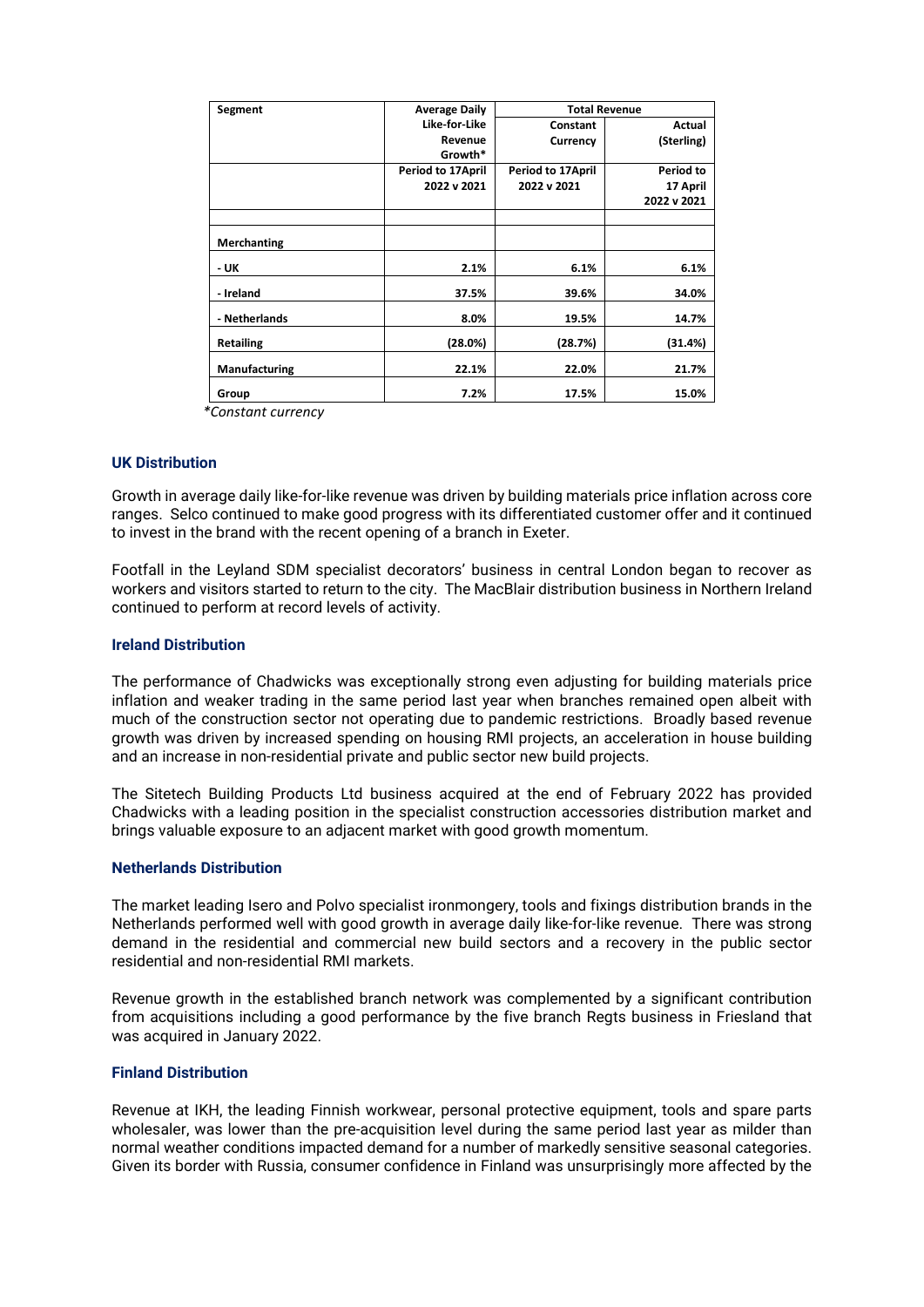war in Ukraine than in our other operating geographies. We remain confident in the prospects for the business and the opportunity that it provides for development in the Nordic region.

#### **Retailing**

There was a further normalisation of revenue in the Woodie's DIY, Home and Garden business in Ireland as anticipated following exceptional growth in the prior year when the business was classified as an essential retailer and remained open while Ireland was in lockdown. A significant proportion of the prior year revenue gains were retained as the business traded well above the pre-pandemic level of 2019.

#### **Manufacturing**

CPI Mortars achieved double digit growth in volumes, in a favourable new housing market, as revenue recovered to pre-pandemic levels. StairBox, the market leading manufacturer of bespoke staircases for the secondary housing market, continued to outperform and grew volumes strongly.

### **Property**

As part of the sale of the traditional merchanting business in Great Britain, Grafton retained the freeholds of a small number of properties. In the first quarter, we completed the disposal of two of these properties which together generated cash proceeds of £24.0 million and realised a profit of £18.2 million. Property profit guidance at the time of the full year results was £3.0 million.

#### **Share Buyback**

In line with the Group's disciplined approach to capital allocation and supported by its balance sheet and strong ongoing free cash flow generation, the Board today announces that it intends to introduce a programme to buy back ordinary shares in the Company for an aggregate consideration of up to £100 million.

The launch of any programme is subject to shareholder approval of the general authority to buy back up to 10 per cent of the Company's ordinary shares at the Annual General Meeting that takes place today.

The share buyback programme is expected to complete during 2022, though the actual timing will be based on an ongoing assessment of general market conditions. Further details concerning the proposed share buyback programme will be announced in due course.

#### **Gavin Slark, Chief Executive Officer of Grafton Group plc commented:**

"*We have seen a positive start to the year and generally good underlying demand conditions in the residential RMI and new build markets that we serve. While there is some uncertainty about how the squeeze on disposable incomes will impact demand, we remain agile and responsive to any trading patterns that may emerge over the remainder of the year."*

*"Our cash generative businesses and disciplined approach to capital allocation provide us with the opportunity to return free cashflow from operations to shareholders through a share buyback programme. This will enable us to increase capital returns to shareholders while maintaining good operational and strategic flexibility. At the same time, we retain significant balance sheet capacity to invest in our businesses and in strategic growth opportunities that meet our investment criteria."*

*"The Group's portfolio of high performing businesses gives us a resilient platform to outperform our markets and, with a strong balance sheet and continuing investment opportunities, we are confident about making further progress on the delivery of our medium-term strategy."*

**Ends**